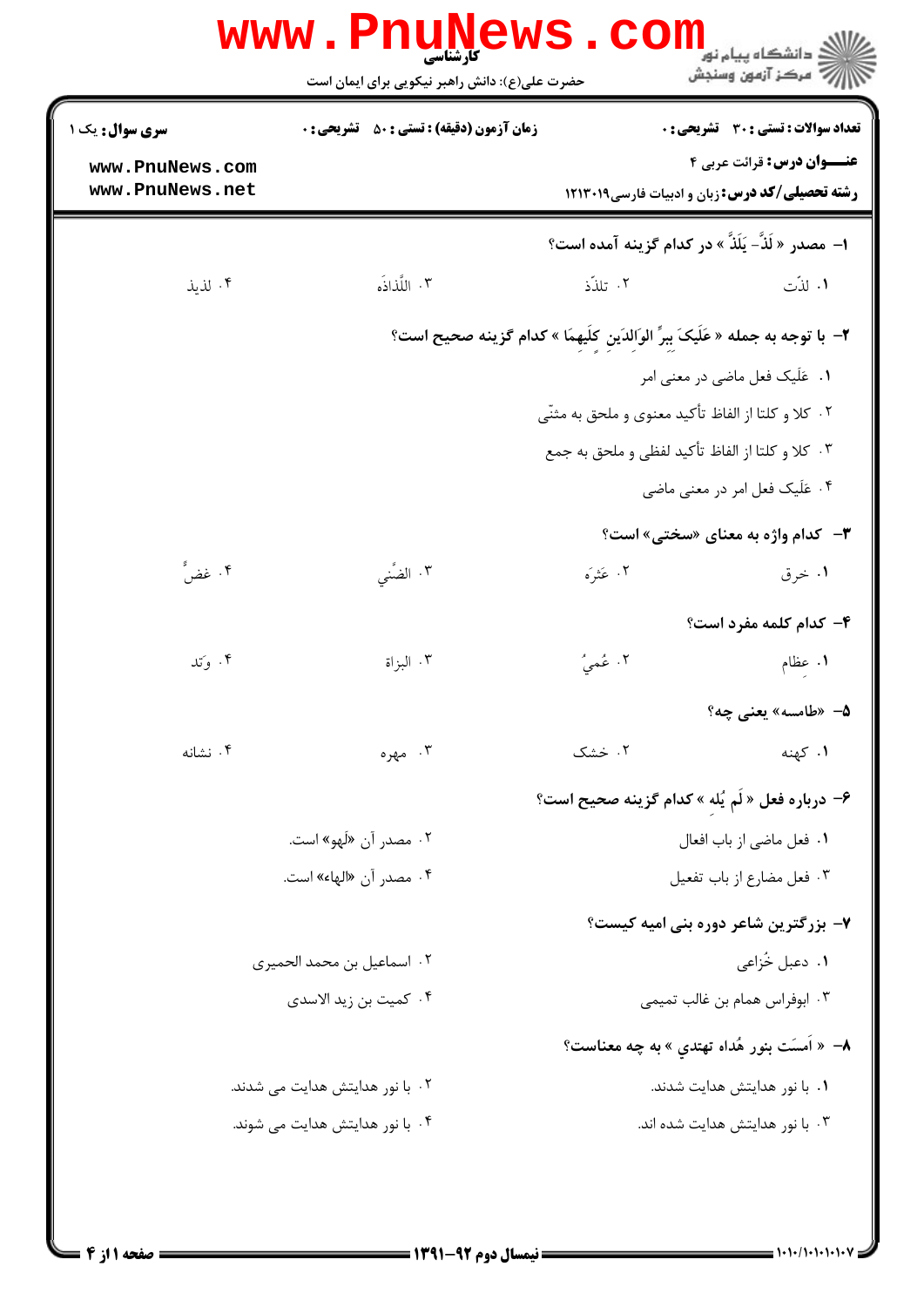|                                    | www.PnuNews<br>حضرت علی(ع): دانش راهبر نیکویی برای ایمان است |                            | ر دانشگاه پيام نور <mark>− −</mark><br>ار <i>داخشگاه پي</i> ام نور                 |
|------------------------------------|--------------------------------------------------------------|----------------------------|------------------------------------------------------------------------------------|
| <b>سری سوال : ۱ یک</b>             | <b>زمان آزمون (دقیقه) : تستی : 80 ٪ تشریحی : 0</b>           |                            | <b>تعداد سوالات : تستی : 30 ٪ تشریحی : 0</b>                                       |
| www.PnuNews.com<br>www.PnuNews.net |                                                              |                            | عنــوان درس: قرائت عربی ۴<br><b>رشته تحصیلی/کد درس:</b> زبان و ادبیات فارسی1۲۱۳۰۱۹ |
|                                    |                                                              |                            | ۹- فعل « ماضی- مضارع- امر- نهی » به ترتیب در کدام گزینه آمده است؟                  |
|                                    | ٢. اَعتَزوا–لم يَألُ –عَرا –لاتَخدشَنَّ                      |                            | ١. لم اَكتُم- يرتاح- يَكُ- لاتَقولَنَّ                                             |
|                                    | ۴. اَقفَرَت- يُستَزادُ- قفا- لاتَنهَ                         |                            | ٣. أروح-تَنوشُ-فَلَّ-لاتَكلُمَن                                                    |
|                                    |                                                              |                            | +ا–   « مُنابذ »  اسم فاعلِ كدام گزينه صحيح است؟                                   |
| ۰۴ باب تفعيل                       | ۰۳ باب تفاعل                                                 | ۰۲ باب مفاعله              | ٠١. باب افعال                                                                      |
|                                    |                                                              |                            | 11- كدام گزينه نام موضعي است در سرزمين مكه؟                                        |
| ۰۴ ألبَرحاء                        | ۰۳ فَخ                                                       | ۰۲ ألحجي                   | ۰۱ کوفان                                                                           |
|                                    |                                                              |                            | 1۲– «بُغاث الطير » يعني چه؟                                                        |
|                                    | ۰۲ مرغی که شکار نمی شود.                                     |                            | ۰۱ مرغی که شکار نمی کند.                                                           |
| ۰۴ مرغی که زیاد شکار می کند.       |                                                              | ۰۳ مرغی که کم شکار می کند. |                                                                                    |
|                                    |                                                              |                            | ۱۳- کدام گزینه به معنی «زن عفیف و پاکدامن» است؟                                    |
| ۰۴ اَلسّادر                        | ۰۳ الغادَه                                                   |                            |                                                                                    |
|                                    |                                                              |                            | ۱۴- کدام گزینه «فعیل» به معنی «مفعول» است؟                                         |
| ۰۴ صَریعا                          | ۰۳ رَميض                                                     | ۰۲ النّقبی                 | ۰۱ سَیّیء                                                                          |
|                                    |                                                              |                            | ۱۵- کدام گزینه از اشعر شعرای دوره عباسی است که در جنگ با بنی اسد کشته شد؟          |
| ۰۴ البارودي                        | ۰۳ حافظ ابراهیم                                              | ٠٢ ابوالحسن تهامي          | ۰۱ متنبّی                                                                          |
|                                    |                                                              |                            | ۱۶– کدام گزینه با بقیه متفاوت است؟                                                 |
| ۴. قَطُّ                           | ۰۳ عَلَیک                                                    | ٢. هيهات                   | ٠١ شَتَّانَ                                                                        |
|                                    |                                                              |                            |                                                                                    |
|                                    |                                                              |                            |                                                                                    |
|                                    |                                                              |                            |                                                                                    |
|                                    |                                                              |                            |                                                                                    |
|                                    |                                                              |                            |                                                                                    |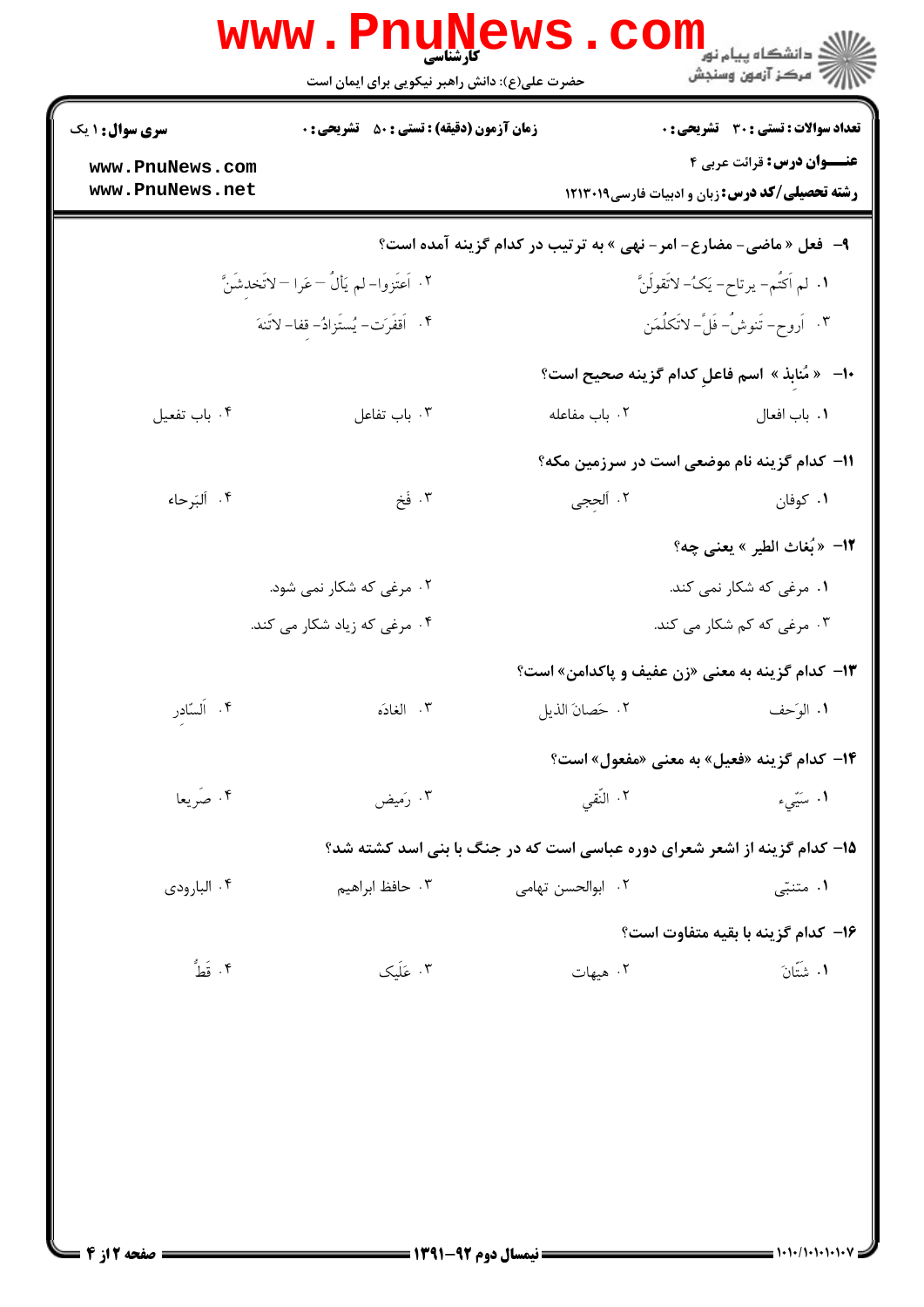|                                                                          | <b>www.PnuNews</b>                                                                                        |              | الاد دانشگاه پيام نور<br>الا دانشگاه پيام نور<br>الا                                                                                |  |  |
|--------------------------------------------------------------------------|-----------------------------------------------------------------------------------------------------------|--------------|-------------------------------------------------------------------------------------------------------------------------------------|--|--|
|                                                                          | حضرت علی(ع): دانش راهبر نیکویی برای ایمان است                                                             |              |                                                                                                                                     |  |  |
| سری سوال: ۱ یک                                                           | <b>زمان آزمون (دقیقه) : تستی : 50 ٪ تشریحی : 0</b>                                                        |              | <b>تعداد سوالات : تستي : 30 ٪ تشريحي : 0</b>                                                                                        |  |  |
| www.PnuNews.com<br>www.PnuNews.net                                       |                                                                                                           |              | <b>عنـــوان درس:</b> قرائت عربي ۴<br><b>رشته تحصیلی/کد درس:</b> زبان و ادبیات فارسی ۱۲۱۳۰۱۹                                         |  |  |
|                                                                          |                                                                                                           |              | ۱۷– این بیت حافظ با کدام یک از ابیات متنبی سنخیت دارد؟<br>«پيمان شكن هر آيينه باشد شكسته حال  /  انّ العهود عند مليک النُهي ذمَمٍ » |  |  |
|                                                                          |                                                                                                           |              | ١. أعيذُها نَظَراتٍ مِنكَ صادِقه / أن تَحسِبَ الشحمَ فيمَن شَحمُه وَرم                                                              |  |  |
|                                                                          |                                                                                                           |              | ٢.    إن كانَ سرَّكُم ما قال حاسِدُنا   /   فَما لِجَرحِ إذا اَرضاكُمُ آلَمُ                                                        |  |  |
|                                                                          | ٣. و بيننا لو رَعَيتُم ذاکَ مَعرفه / إِنَّ المعارف في اَهل النَّهي ذِمَمٍ                                 |              |                                                                                                                                     |  |  |
| ۴. [إذا تَرحَلتَ عن قومٍ و قد قدروا / أَلَا تَفارِقَهم فَالراحِلونَ هُمُ |                                                                                                           |              |                                                                                                                                     |  |  |
|                                                                          |                                                                                                           |              | 18- كدام كلمه متضاد واژه «صَفَواً » است؟                                                                                            |  |  |
| ۰۴ هار                                                                   | ۰۳ جَذوه                                                                                                  | ۰۲ قَدِر     | ۰۱ شَفير                                                                                                                            |  |  |
|                                                                          |                                                                                                           |              | 1۹- درباره « معوان » کدام گزینه صحیح است؟                                                                                           |  |  |
| ۰۴ صيغه مبالغه                                                           | ۰۳ اسم زمان                                                                                               | ۰۲ صفت مشبهه | <b>۱.</b> اسم آلت                                                                                                                   |  |  |
|                                                                          |                                                                                                           |              | <b>۲۰</b> کدام کلمه به معنی «روشن» است؟                                                                                             |  |  |
| ۰۴ نَدب                                                                  | ۰۳ قریر                                                                                                   | ٢. خَضل      | ١. جَذلان                                                                                                                           |  |  |
|                                                                          |                                                                                                           |              | <b>٢١</b> - كدام گزينه از نظر صرفي با بقيه متفاوت است؟                                                                              |  |  |
| ۰۴ خَيرَه                                                                | ۰۳ فَتَان                                                                                                 | ۰۲ خزیان     | ۰۱ مَنّاع                                                                                                                           |  |  |
|                                                                          | 7۲– «ما» در بيت « هذا الذي آحمدُ المُختارُ والدُهُ  / صلِّي عليه الهي ما جَري القلمُ » از چه نوع مى باشد؟ |              |                                                                                                                                     |  |  |
| ۰۴ ماء زائده                                                             | ۰۳ ماء ابهامیه                                                                                            | ۰۲ ماء کافه  | ۰۱ ماء مصدریه                                                                                                                       |  |  |
|                                                                          | <b>۲۳</b> - معنی « سنّه- لم تُبرَحَ- خُطو » به ترتیب در کدام گزینه آمده است؟                              |              |                                                                                                                                     |  |  |
| ۰۲ سال- شاد نشد- لغزش                                                    |                                                                                                           |              | ٠١ دندان- شاد نشد- اشتباه كردن                                                                                                      |  |  |
|                                                                          | ۰۴ دندان- نرفت- خطا                                                                                       |              | ۰۳ خواب- دور نشد- گام نهادن                                                                                                         |  |  |
|                                                                          |                                                                                                           |              | <b>۳۴</b> - کدام کلمه با واژه « غمار » متضاد است؟                                                                                   |  |  |
| ۰۴ بَلَل                                                                 | ۰۳ الجَني                                                                                                 | ۰۲ عَوَز     | ۰۱ مَطل                                                                                                                             |  |  |
|                                                                          |                                                                                                           |              | ۲۵- در کدام یک از واژه های زیر، واحد و جمع و مذکر و مونث یکسان است؟                                                                 |  |  |
| ۰۴ ضُيُوف                                                                | ۰۳ فرسان                                                                                                  | ۰۲ رضیعا     | ١. الخَول                                                                                                                           |  |  |
|                                                                          |                                                                                                           |              |                                                                                                                                     |  |  |